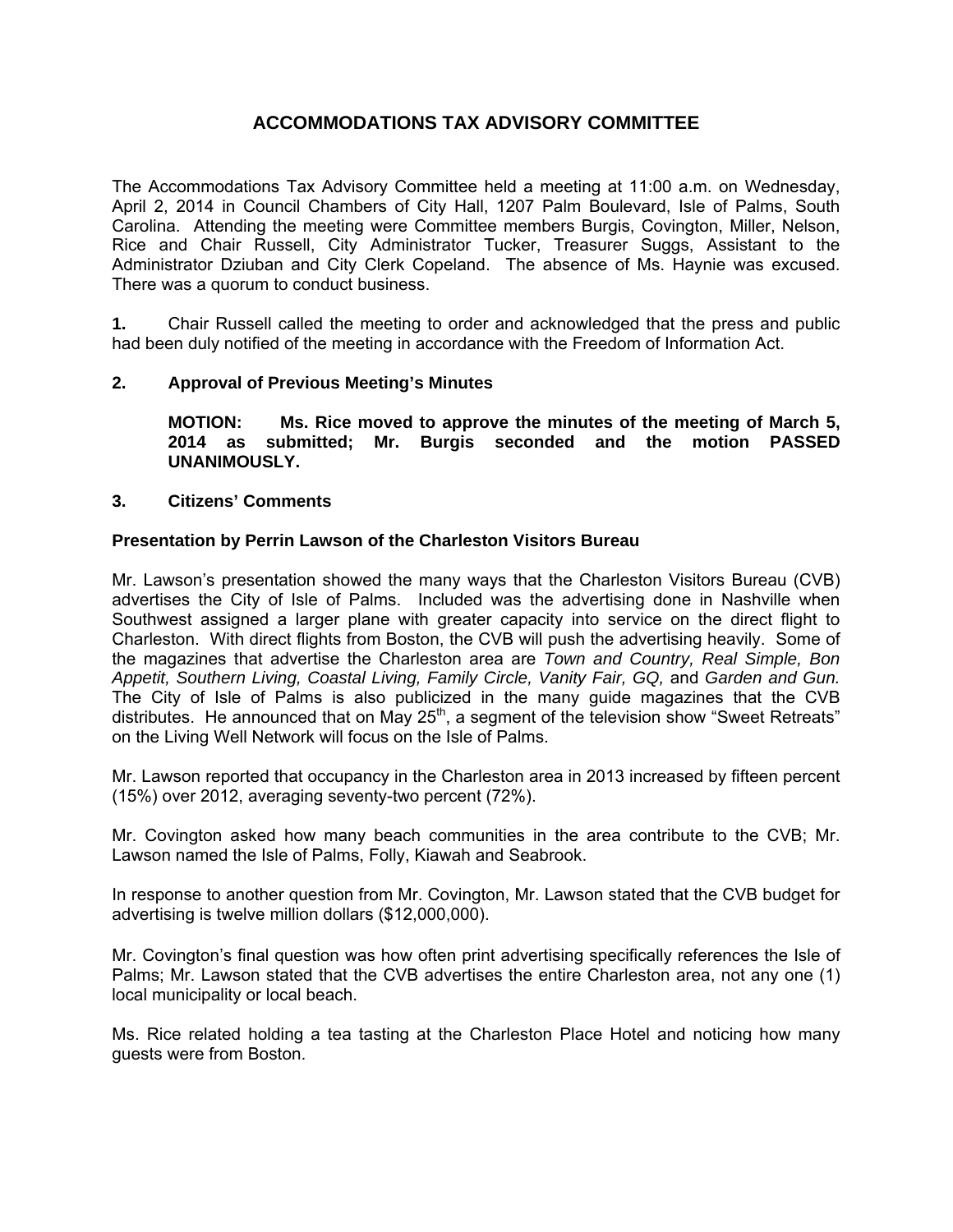Chair Russell explained that individual hotels buy advertising space in magazines through the CVB.

Mr. Covington reported that there are seventeen hundred (1,700) rooms on the Isle of Palms and indicated that such information needs to be advertised.

As far as contributors to the State ATAX fund, Wild Dunes pays the bulk of ATAX repaid to the City.

Following up on a request from the March meeting, Administrator Tucker distributed a copy of the South Carolina Code related to the City's hiring of an advertising agency. On the subject of the City's forming its own tourism promotions, the Administrator reported that the Treasurer had reached out to Folly Beach, who has its own tourism board. Should the City decide to pursue that venture, the entity would have to acquire the status of a 501(c)3, a non-profit organization. Once that is accomplished, the City would select an independent board responsible for the use of ATAX funds. At the beginning of the fiscal year, the board must submit for approval a budget of planned expenditures to the state, and, at the end of the fiscal year, the board must submit an accounting of expenditures for its municipality.

Administrator Tucker recommended that each member of the ATAX Committee would benefit from receiving the weekly newsletter from the CVB.

## **4. Old Business –** None

## **5. New Business**

## **Review of FY15 ATAX Budget**

Administrator Tucker explained that the City was taking a different approach to the FY15 budget, and, in doing so, the first budget presented to Council was a projection of revenues for the coming fiscal year. Secondly, staff laid in the projected expenditures for both Operating and Capital Budgets, and staff provided Council a menu from which to choose to close the gap between projected revenues and expenditures for FY15. Included in the menu are items to increase revenues and to reduce expenses. The Administrator added that the City has never used ATAX funds to pay for any full-time positions and that, at the budget workshop scheduled for April 22, City Council could make changes to the proposed ATAX FY15 budget.

Based on the past eight (8) months of this fiscal year, revenues have been increased to include:

| State ATAX Revenue-related                                      | \$1.014.000 |  |
|-----------------------------------------------------------------|-------------|--|
| State ATAX Revenue-promotion                                    | 468,000     |  |
| Miscellaneous Income                                            | 5.000       |  |
| The City hopes to increase the number of holiday light displays |             |  |
| and, therefore, increase sponsorships.                          |             |  |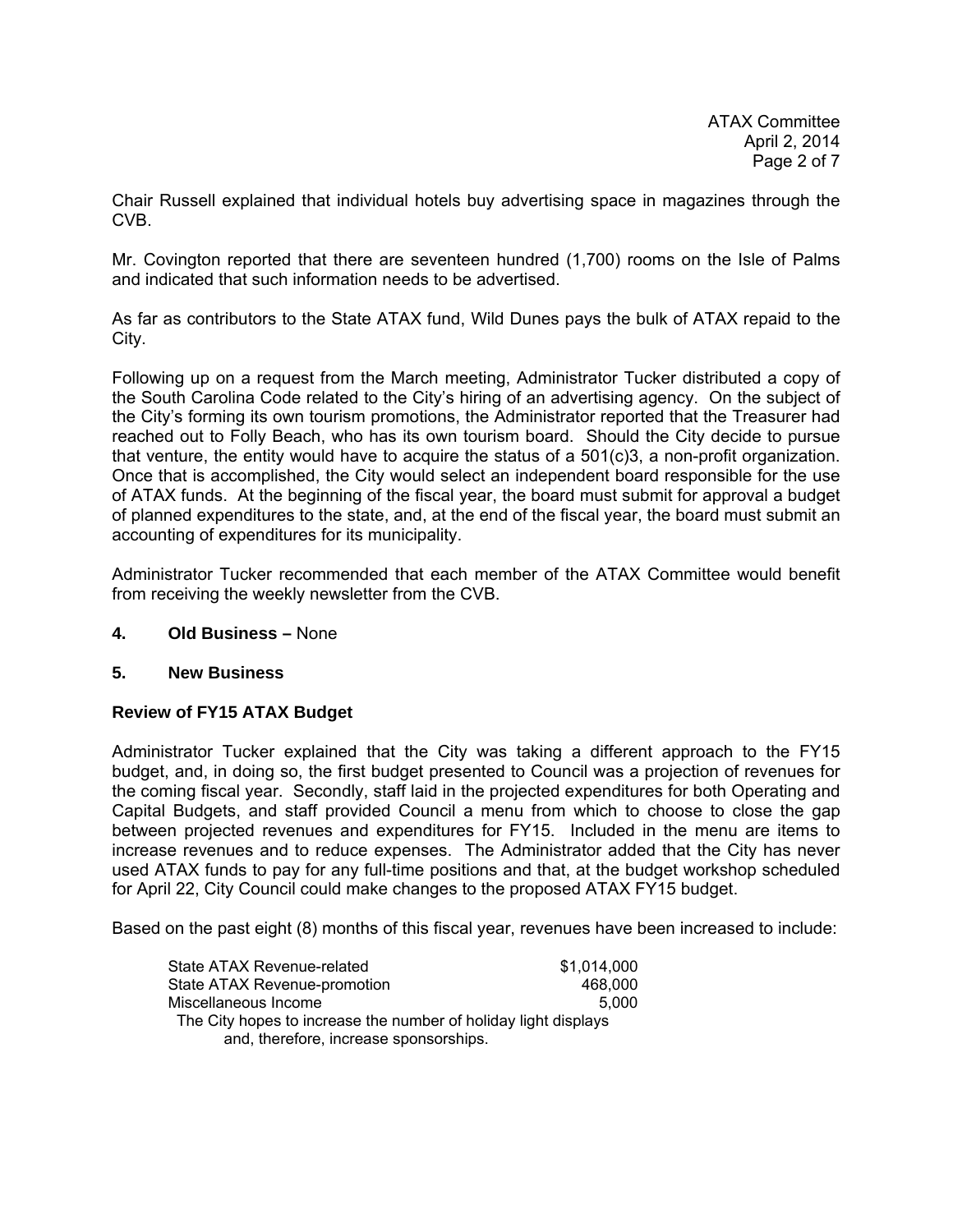Transfers out of the ATAX Fund are:

| To island-wide Beach Maint. Fund                          | 50,000  |
|-----------------------------------------------------------|---------|
| Add to the reserve for long-term beach mgmt.              |         |
| To island-wide Beach Maint. Fund                          | 59,006  |
| Ongoing monitoring of entire beach                        | 30,000  |
| To Marina debt service                                    | 159,006 |
| 1/ <sub>3</sub> of total marina debt service              |         |
| To Rec Building Fund for Beach Run                        | 3,000   |
| To marina                                                 | 50,000  |
| $\frac{1}{2}$ of cost to design new docks on Morgan Creek |         |

Expenditures included in the FY15 ATAX budget include:

# General Government

| Bank service charges                                           | 75      |
|----------------------------------------------------------------|---------|
| Water and sewer                                                | 600     |
| Irrigation for Breach Inlet sign area                          |         |
| Advertising                                                    | 8,000   |
| Reorder maps, camera-ready art for ads                         |         |
| Professional services                                          | 38,000  |
| $\frac{1}{2}$ of wayfinding sign plan design and parking mgmt. |         |
| plan design (estimated FY15 expense on contracts               |         |
| currently under way)                                           |         |
| Programs and sponsorships                                      | 78,750  |
| ATAX Committee discretionary fund and July 4 <sup>th</sup>     |         |
| fireworks                                                      |         |
| Miscellaneous and Contingency                                  | 3,000   |
| Capital Outlay                                                 | 50,000  |
| 1/2 of fabrication and installation of Phase III wayfinding    |         |
| signs and additional holiday light displays                    |         |
| <b>Tourism Promotion General</b>                               | 25,000  |
| Website t-shirt giveaway, ongoing website maint.,              |         |
| including offsite backup for disaster recovery                 |         |
| Tourism Promotion - 30% costs to CVB                           | 468,000 |
| transferred to CVB according to state law                      |         |
|                                                                |         |
| <b>Police Department</b>                                       |         |
| Non-capital tools                                              | 6,300   |
| Scheduled replacement of body armor                            |         |

| Non-capital tools                                     | 6.300  |
|-------------------------------------------------------|--------|
| Scheduled replacement of body armor                   |        |
| <b>Professional services</b>                          | 50,000 |
| 1/ <sub>3</sub> provision for implementation of beach |        |
| access parking solutions                              |        |
| Capital outlay                                        | 17.500 |
| Replace Beach Services all-terrain vehicle            |        |
|                                                       |        |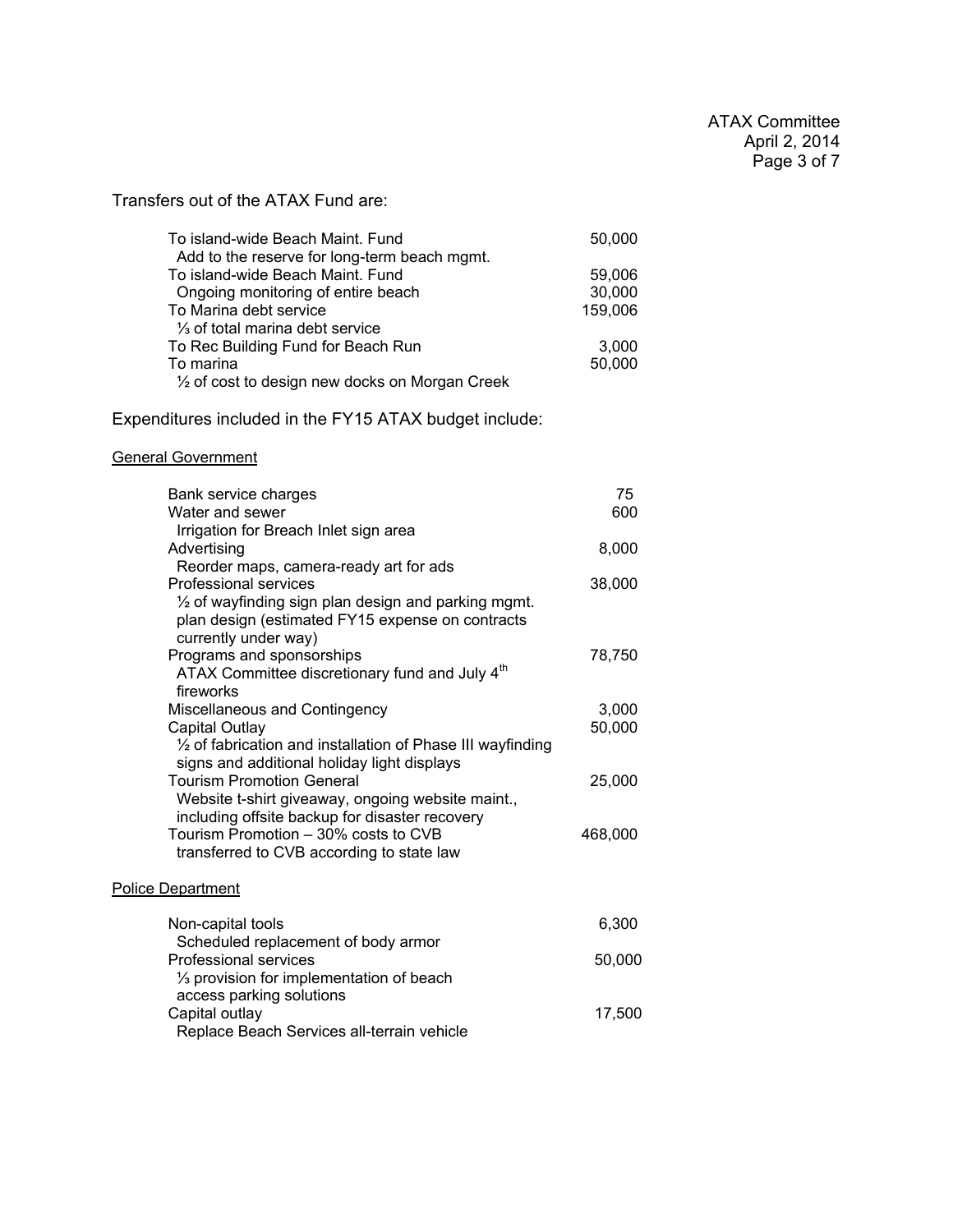#### Fire Department

| Capital outlay<br>Replace all-terrain vehicle, 1/4 of replacement<br>of Rescue Truck from reserve funds                                                                                                                                             | 70,250                    |
|-----------------------------------------------------------------------------------------------------------------------------------------------------------------------------------------------------------------------------------------------------|---------------------------|
| <b>Public Works</b>                                                                                                                                                                                                                                 |                           |
| Miscellaneous and contingency<br>Pooper-scoops and replacement of pooper-scooper<br>station and beach trash barrels                                                                                                                                 | 11,000                    |
| <b>Capital Outlay</b><br>1/3 cost of new garbage packer (from reserve funds)                                                                                                                                                                        | 64,333                    |
| <b>Recreation Department</b>                                                                                                                                                                                                                        |                           |
| <b>Special Activities</b><br>Donation to sponsor IOP Beach Run and to Exchange<br>Club to sponsor IOP Connector Run & Walk, holiday<br>street festival, music event, cultural event, Easter egg<br>Hunt, sand sculpting contest                     | 48,000                    |
| Public Restrooms/Front Beach area/Breach Inlet                                                                                                                                                                                                      |                           |
| Electric and gas<br>Water and sewer<br>Maintenance and service contracts                                                                                                                                                                            | 1,300<br>14,000<br>66,250 |
| 1/2 cost to resurface City-owned portion of Ocean Blvd.<br>Cleaning and sanitary supplies<br>Increase based on actual                                                                                                                               | 5,800                     |
| Insurance<br>Includes property, liability and flood with estimated<br>5% rate increase                                                                                                                                                              | 3,225                     |
| <b>Professional services</b>                                                                                                                                                                                                                        | 70                        |
| <b>Backflow tests</b><br>Contracted services                                                                                                                                                                                                        | 126,833                   |
| Year-round restroom attendant, year-round business<br>district trash pickup, beach cleanup, fill holes on beach<br>Miscellaneous and contingency<br>Construction in progress<br>$\frac{1}{2}$ of cost to evaluate alternatives, design for approved | 5,000<br>24,610           |
| site and bid documents for new public restrooms                                                                                                                                                                                                     |                           |

Overall, the ATAX budget shows a four percent (4%) increase over the FY14 budget.

Mr. Covington asked how the ATAX revenue was projected to increase by ten percent (10%) in FY15; Treasurer Suggs responded that the revenue projections are based on the past twelve (12) months actual history.

Mr. Covington also questioned the dramatic difference between FY14 and FY15 transfers to the marina. The Treasurer replied that the FY14 budget covered one hundred percent (100%) of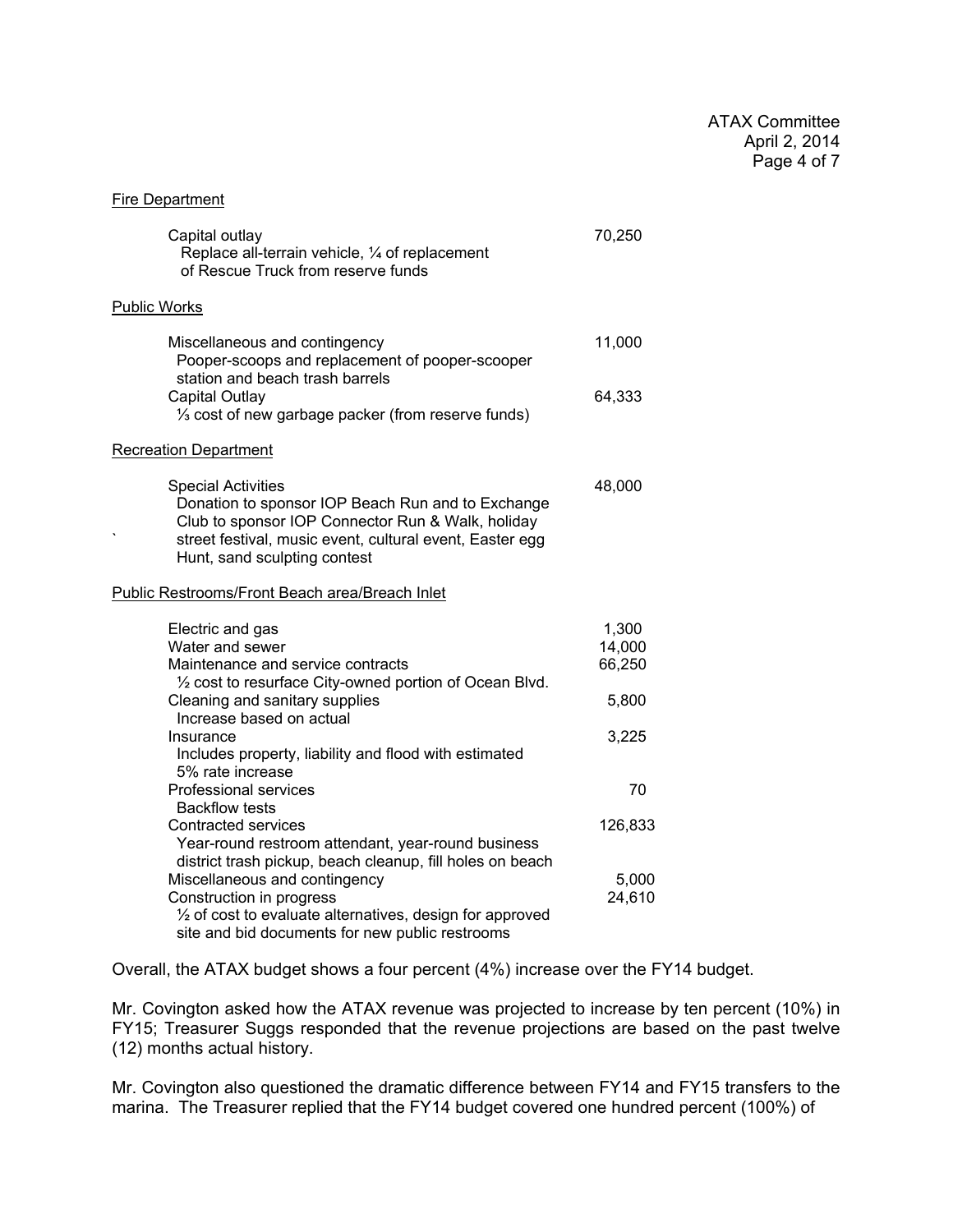ATAX Committee April 2, 2014 Page 5 of 7

the Tidal Wave dock replacement, which was not done; the dock was only rehabilitated in 2014. Administrator Tucker added that commercial docks have different requirements that residential do not have; commercial docks also have Corps of Engineers and OCRM regulations that must be adhered to, which run up the cost of design and construction.

Administrator Tucker directed the Committee's attention to the 11"x17" sheets; she explained that these are operating expenses for the Fire, Police and Public Works Department. These expenditures are spread by funding source with the percent of the total operating budget being supported by that source at the bottom of the columns. The Administrator pointed out that there is information in the bottom right of each page that is based on historical data, indicating the extent to which each department's services is attributable to tourism, thereby justifying the use of tourism funds to cover various expenditures in each department.

As presented, the Police Department will get three percent (3%) of its expenses paid from State ATAX funds; based on the fact that the Department can attribute twenty-two percent (22%) of its calls to tourism, the argument could be made that twenty-two percent (22%) of Police Department's expenses could be paid from tourism funds. The Fire Department has real data that indicate fifty percent (50%) of their calls are non-residents; therefore, conceptually, the tourism funds should be paying half (½) of Fire Department expenses. With one-third (⅓) of the homes on the island rental units, Public Works could be getting one-third (⅓) of its expenditures paid from tourism funds.

Since the only way to balance the budget is to cut expenses or increase revenues, staff prepared a menu of possible expenses that could be paid from tourism funds and an expense that could be deferred for a year. Suggestions related to the State ATAX fund are:

| For summer weekend part-time firefighters | 10.929  |
|-------------------------------------------|---------|
| Transfer on for 3 new firefighters        | 164.352 |
| Transfer in for 1 firefighter             | 54.784  |
| Transfer in for 1 patrol officer          | 55.716  |
| Move re-paving of Ocean Blvd. to FY16     | 56,250  |

Again Administrator Tucker commented that, historically, the City has not paid any expenses for full-time positions, but the list above pays wages, fringes and taxes for one (1) position each for the Police and Fire Department. The Administrator also reminded the Committee that Council will hold its budget workshop on Tuesday, April 22<sup>nd</sup> and Council could approve or reject these suggestions or choose to increase the level of support from tourism funds.

When Ms. Rice questioned that transfers-in for firefighter wages and benefits were on two (2) separate lines, Administrator Tucker explained that Council only recently approved the addition of three (3) new firefighters for Station 2, and the recommendation was to fund them from State ATAX. The decision to add them was based on the need to mimic Station 1's level of response at Station 2 and to standardize training at the two (2) stations.

Treasurer Suggs remarked that she had omitted the debt service and interest on the Public Safety Building, but it would be added for the next version of the FY15 budget; the State ATAX fund pays fifty percent (50%) of that expense.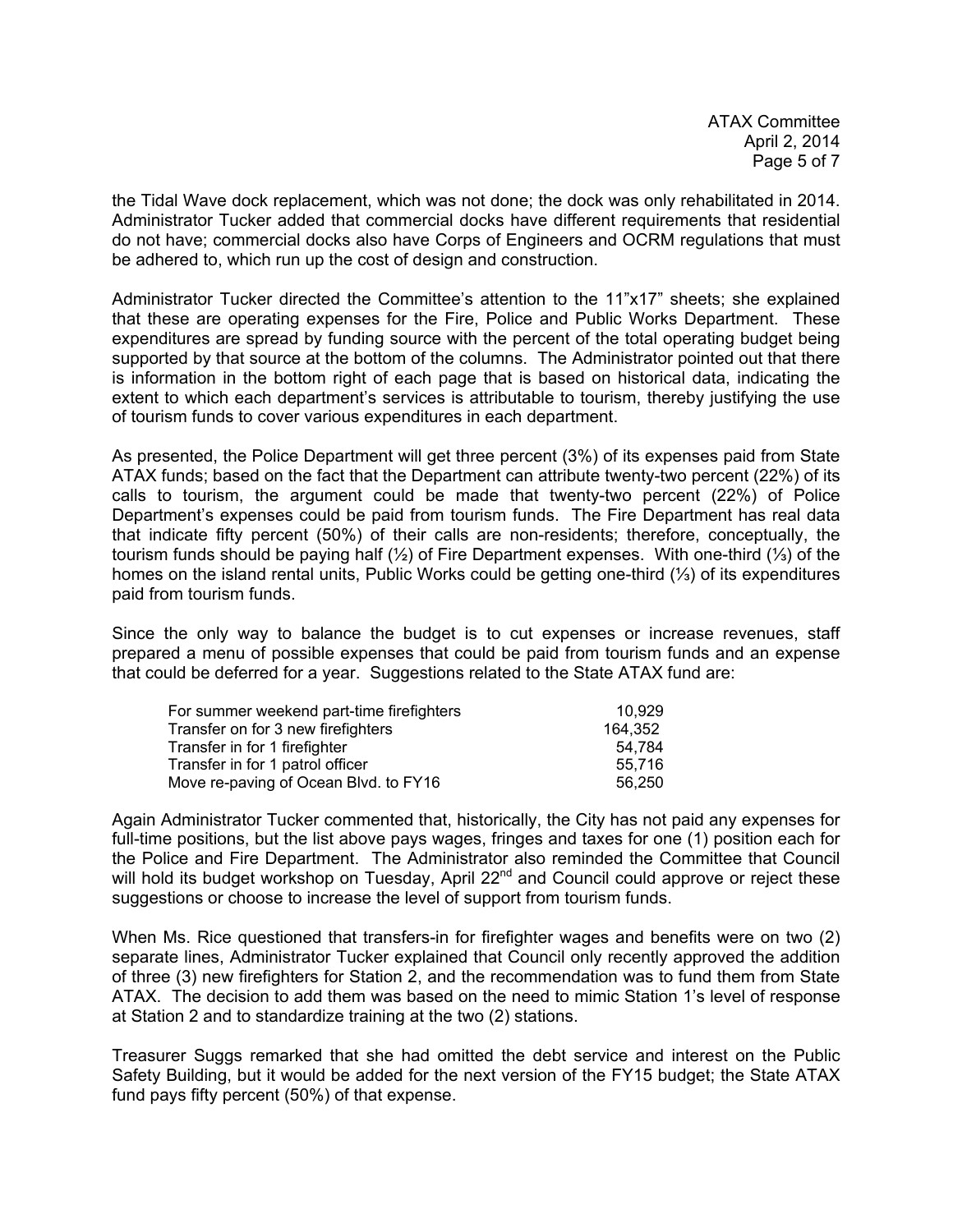ATAX Committee April 2, 2014 Page 6 of 7

Mr. Covington asked how many patrol officers were in the IOP Police Department and was told the number is twenty (20) uniformed officers. Mr. Covington followed up by inquiring how many officers were on Sullivan's Island and Folly Beach. Since Sullivan's Island is geographically smaller than the Isle of Palms, Administrator Tucker indicated that their Police Department has about half (½) as many patrol officers as the Isle of Palms. The Administrator stated that she did not know how many officers served Folly Beach, but that she could find out.

Administrator Tucker explained that, in years past, the staff has made decisions on the use of tourism funds to off-set tourism-related expenditures, but, with the new process, decisions fall to City Council on ways to increase revenue and reduce expenditures.

Mr. Covington asked where the money will come from to pay expenses from tourism funds, and the Administrator said the money will come from fund balances. Mr. Covington suggested that, if reducing the fund balance to pay expenses were to continue, eventually the fund balance would be zero (0). Administrator Tucker said that situation would only arise if revenues decreased, which, historically, is not the case for tourism funds. The Administrator explained that sometimes tasks assigned to tourism funds do not get done in a budget year and are carried forward to the next; at other times, projects come in under budget. The Administrator added that, unlike some other local governments that zero out their tourism funds each year, the Isle of Palms has not adopted that policy. In past years, the City has never been criticized for the fund balance it has maintained.

# **MOTION: Ms. Rice moved to accept the budget as presented with the understanding that City Council will make changes at the budget workshop; Mr. Burgis seconded.**

Mr. Nelson asked what salaries are not evenly distributed among the three (3) tourism funds; Treasurer Suggs stated that the State ATAX fund has the healthiest fund balance and added that the Hospital Tax and Municipal Accommodations Tax funds do share some of the wages in other departments.

Ms. Rice noted that should the island experience a serious weather event, such as a hurricane, all of the fund balances would be used to get the City back on its feet; Treasurer Suggs responded that the State ATAX fund has a healthy fund balance, and the Disaster Recovery Fund available for a weather event.

## **VOTE: The motion PASSED on a vote of 5 to 1 with Mr. Covington casting the dissenting vote.**

# **6. Miscellaneous Business**

**Next Meeting Date: 11:00 a.m., Wednesday, May 7, 2014 in Council Chambers**